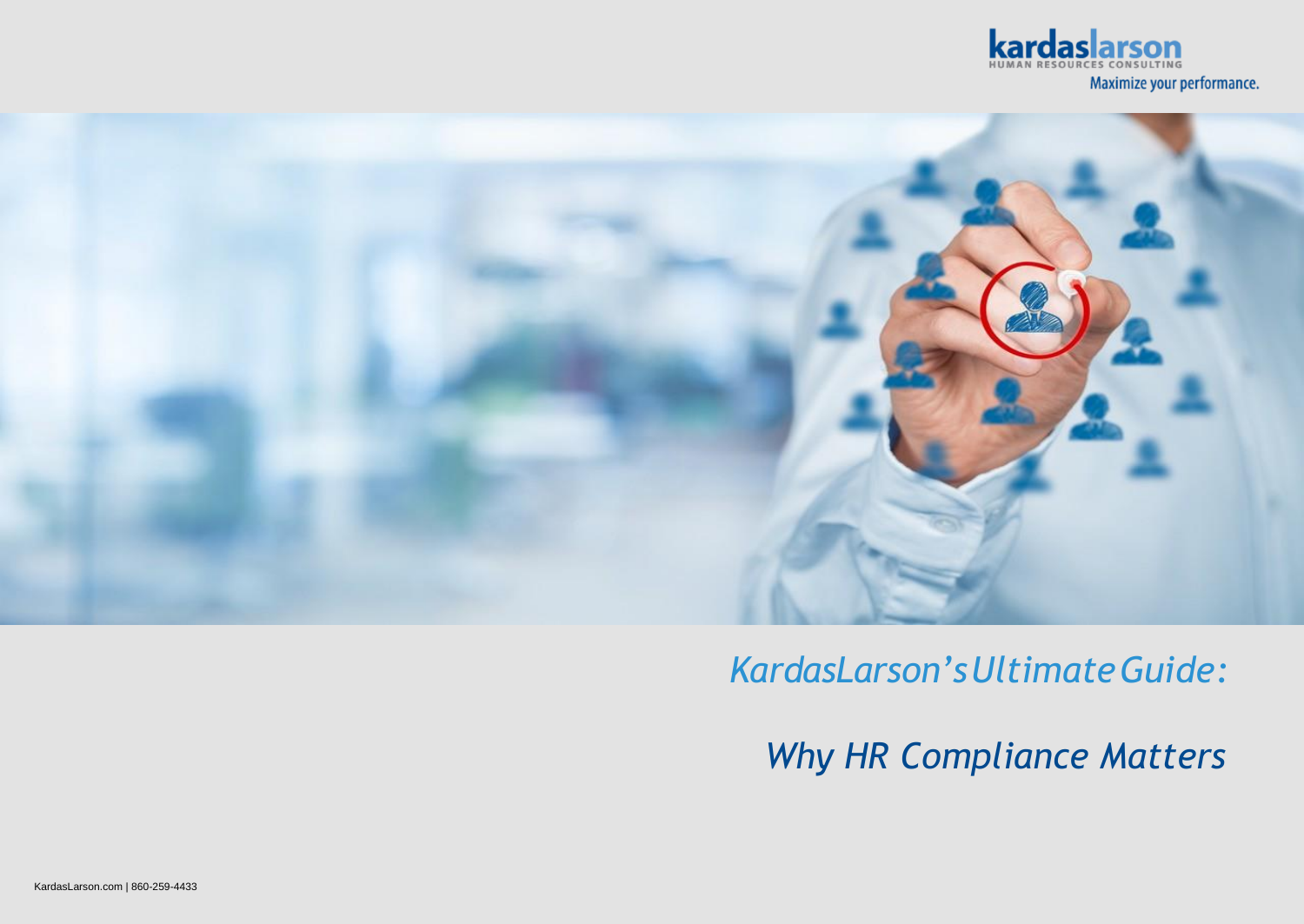Maximize your performance.

The foundation for solid HR practices is built on strong knowledge of workplace best practices and compliance requirements. Speaking of compliance, why is this important for organizations?

- Practically speaking, is it really that important to be compliant?
- What are the chances that an organization's non-compliance will come to light?
- Is the time and money spent on becoming compliant and remaining compliant worth the investment?

#### **Let's review the upside of what being in compliance can do for your organization:**

### Reputation

**Your organization's reputation is critical on several levels:**

- In the marketplace;
- For attracting and retaining talent;
- As a business advantage in comparison to your competition; and
- From a public relations perspective in the Town and State where you operate in.

### Enhanced Operations and Safety

Work procedures which assure a quality environment, for instance an environment free from discriminatory practices, can translate into a more productive workplace. Solid safety practices which follow Occupational Safety & Health Administration (OSHA) regulations, for instance, can create an overall feeling by employees that their employer cares about them, and respects them.



### Attraction & Retention ofTalent

We have all experienced the notion that working for a leading organization in your industry is coveted to you and your colleagues – just think of Google and Amazon, or in the non-profit sector organizations such as The United Way. Important factors including compensation and benefits, not to mention policies and practices such as flexible work, on-site health clubs and childcare are huge attractions. None of these factors would be able to overcome the knowledge that a particular organization paid \$100,000 in fines for non-compliance or settled out of court for over \$1 Million for a discriminatory practice.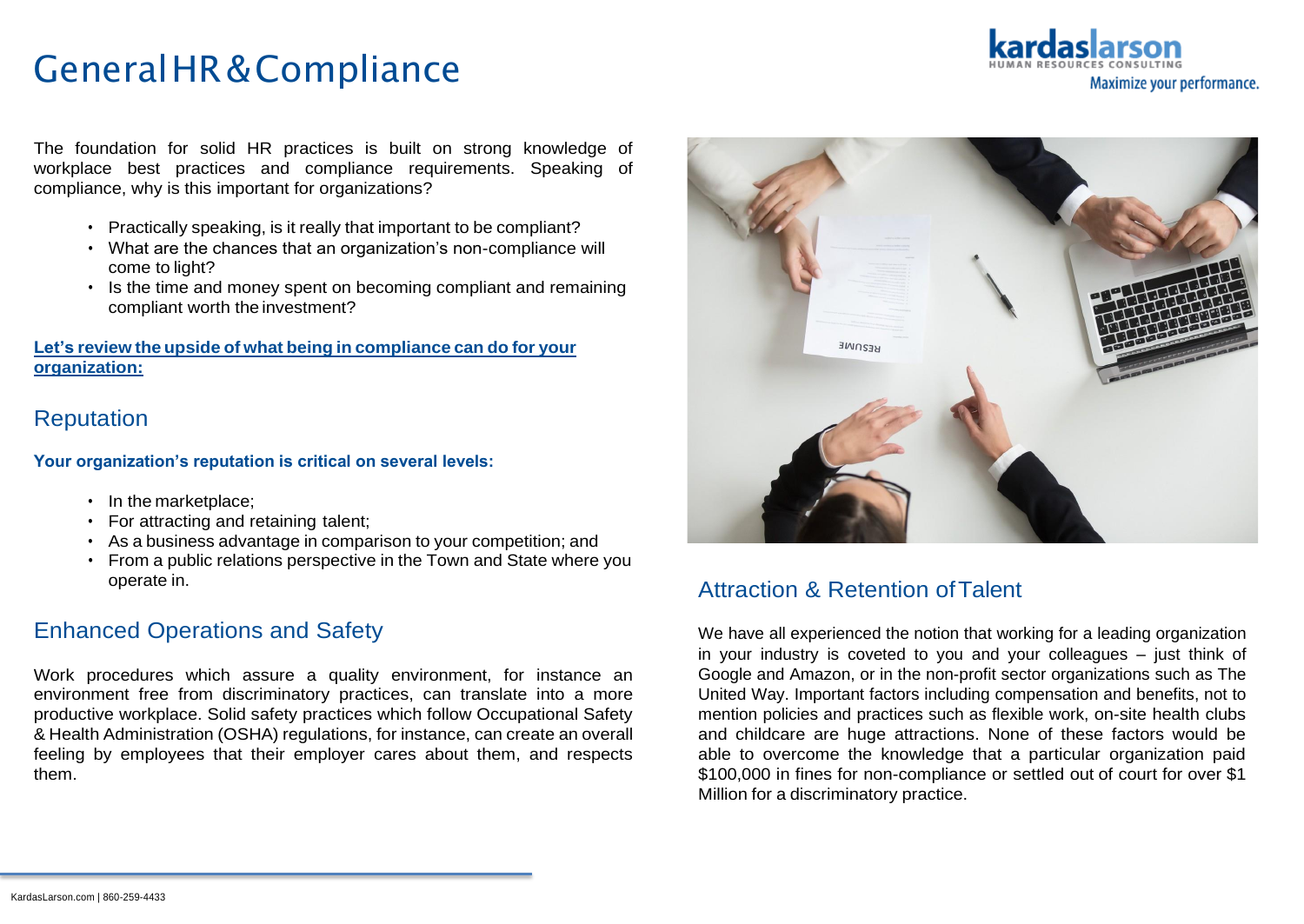### **Let's review what the downside of non-compliance can be:**

#### Potential Fines

If your organization is found to be non-compliant with various state and federal regulations the fine (s) in many cases can be hefty, and very often are based on the size of your organization driven by, in most cases, the number of employees you have.

#### **According to ADP (Source), the 5 most common HR Compliance Fines are:**

- **FORM I-9**  all new employees must complete section 1 of Form I-9 on or before the first day of employment, and employers must complete the balance of the form within three days of employment.
- **Affordable Care Act**  referred to often as "Obama Care" "Large" employers must provide coverage to employees that meet minimum value under the act. Additionally, employers must complete notice to employees each year of the coverage available.
- **COBRA**  Required employers must provide continued health insurance to employees and their dependents upon termination when certain events are triggered.
- **Americans with Disabilities Act (ADA)**  Employers cannot discriminate in such activities as hiring, promotion, training, etc. based on disabilities.
- **Fair Labor Standards Act (FLSA)**  Employers must not violate such requirements as minimum wage, overtime pay, and various record keeping requirements.

Certainly, additional high-profile compliance issues, namely sexual harassment and its training requirements in Connecticut and other states for example, easily can be added beyond these topfive.

Taking the I-9 compliance as an example completely illustrates the huge impact fines for non-compliance can have on an organization's finances. The standard fines for I-9 non-compliance range from \$230 to \$2,292 per occurrence ranging from a first offense up to and including a third offense. And, these are primarily for technical paperwork errors, penalties due to an employer knowingly hiring and continuing to employ violations begin at \$573 and can range into the tens of thousands of dollars.



Maximize your performance.

KardasLarson.com | 860-259-4433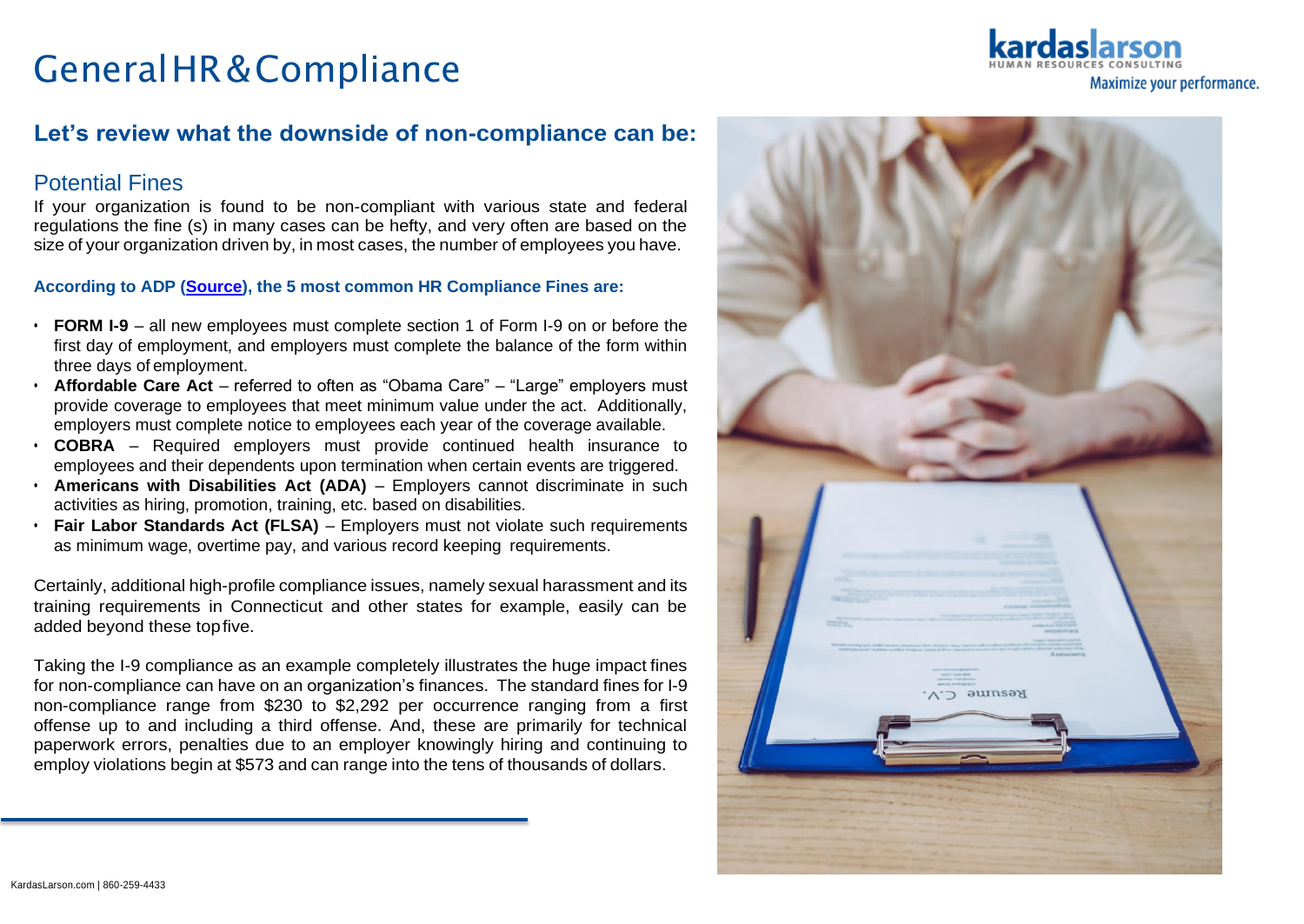

### I-9 Inspection Overview (Source)

During the one-year period of October 1, 2017 – July 20, 2018, the U.S. Immigration and Customs Enforcement (ICE), through its Homeland Security Investigations unit, conducted 6,093 investigations. Those investigations delivered 675 criminal and 984 administrative arrests. This activity resulted in nearly \$108 million in fines and restitutions, with the largest befalling on Asplundh Tree Experts, Co. - \$95 million. (Source)

**FLSA:** fines can be \$1,100 per violation, and employers will likely pay two years (up to three if the action was willful) of back pay to the employee.

**ADA:** Employers who are found to have violated the ADA can have a first time fine of \$55,000 per violation and repeat violations can bring fines of \$110,000 per violation.

Above and beyond fines, employers must be wary of litigation. Litigation can be extremely costly, where some court findings have cost large employers millions of dollars (Source).

Certainly, the financial impact of fines can single-handily destroy a small to midsize organization. But other factors also need to be considered as operational impacts that non-compliance can have on your operation:



### Disruption to Organization Operations

If your organization is audited or must respond to a non-compliance or a discrimination complaint or any form of litigation, the time and effort it will take can be monumental – especially for small to mid-size organizations.

According to the Equal Employment Opportunity Commission (EEOC) - "The average time it takes to investigate and resolve a charge was about 10 months in 2015" (Source).

Certainly, your organization's operations will take a hit if you need to devote resources to spend valuable time in responding to an EEOC charge of discrimination or non-compliance.

### Potential Negative Publicity and/or Public Relations

Rest assured, if you don't experience as much business disruption to an audit or investigation that you anticipated, the potential negative publicity you may endure, sometimes over years, certainly will.

One just has to remember what the #MeToo movement has done to giants such as CBS, Wynn Resorts and Hollywood Studios such as Twenty-First Century Fox.

#### Difficulty of Attracting & Retaining Talent

As was mentioned previously, your organization can have wonderful factors in attracting and retaining talent, but very few factors would be able to overcome the knowledge that a particular organization paid \$100,000 in fines for non-compliance or settled out of court for over \$1 Million for a discriminatory practice.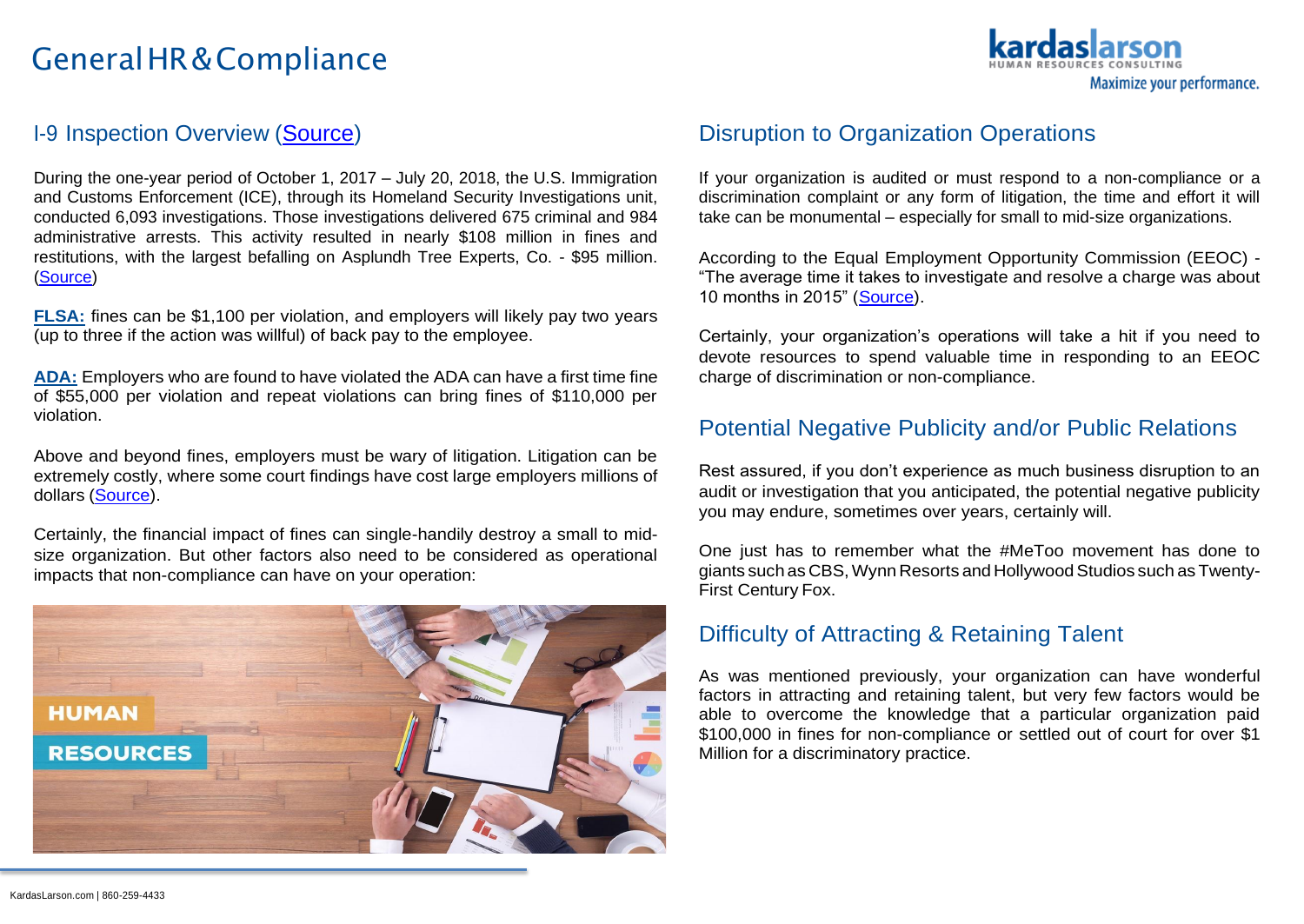Maximize your performance.

### So, how do you start becoming compliant?

#### **Becoming compliant doesn't happen overnight, but there are a few focuses you can begin to put into place now:**

- Conduct a Human Resources (HR) Assessment Audit focused on employment related compliance regulations. Include both Federal and State regulations in the Assessment Audit.
- If your organization lacks the compliance knowledge in-house to conduct such an Audit, contract with an expert from outside of your organization. Remember the large fines that can be levied with noncompliance, and these fines pale as compared to paying for an outside expert to conduct theAudit.
- In parallel with conducting an HR Assessment Audit, go after some of the "low-hanging fruit" of the most common HR compliance fines:
	- Review your I-9s
	- Review if your employees are properly identified as exempt or non-exempt\*
- \*It's important to note that a complete I-9 or FLSA audit should really be done by a trained HR or legal consultant.
- Work with your employee benefits broker regarding any ACA compliance you are required to follow.
- Consider outsourcing your COBRA Administration to an outside vendor that specializes in managingthis.

**At KardasLarson, we can help you build this foundation to effectively meet the needs of your business. We are trained in conducting many compliance audits including HR Assessment Audits, I-9 Audits as well as FLSA Audits. We are prepared and ready toassist.**